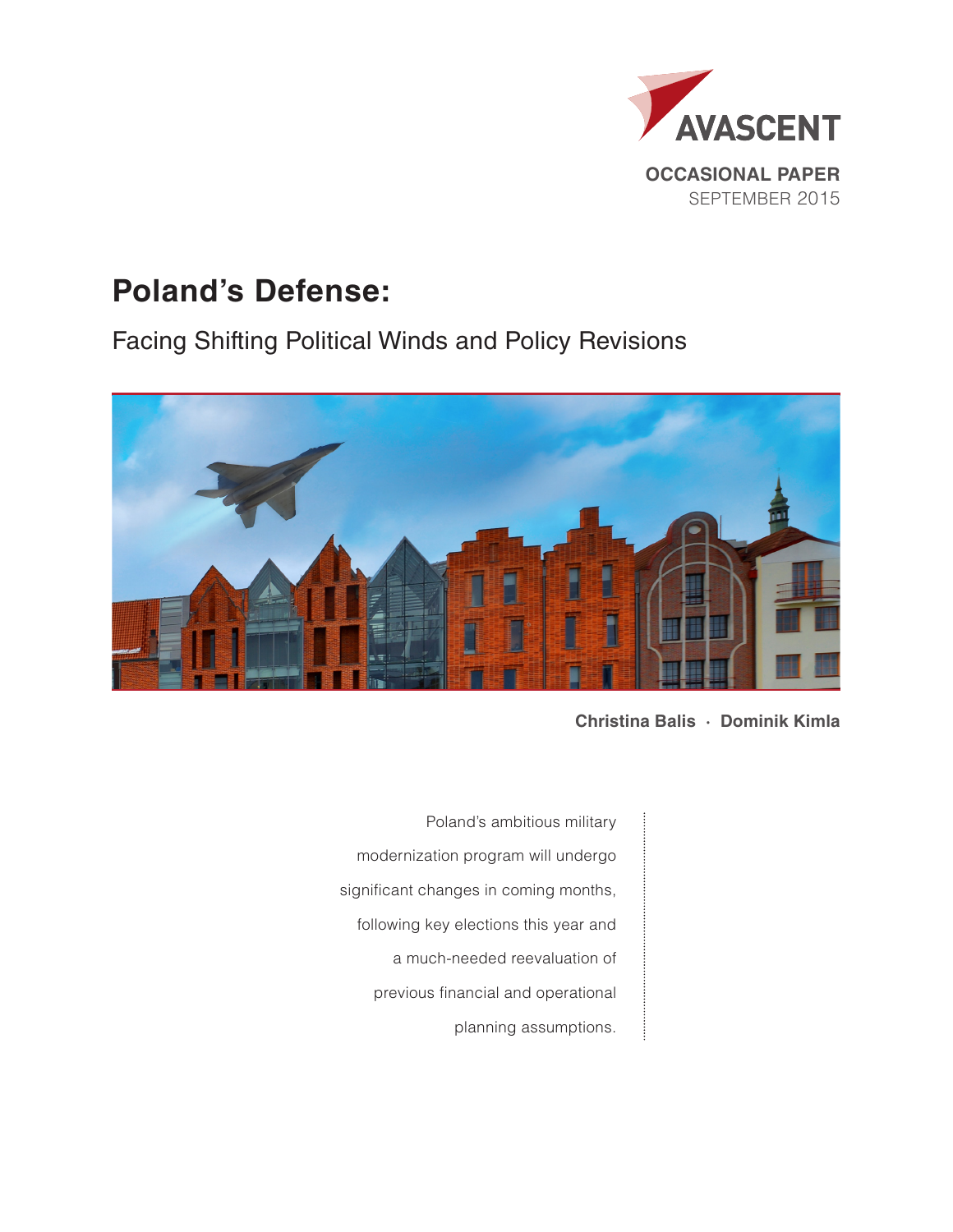

Almost three years after Poland launched its ambitious military modernization plans, major political changes present a chance to take stock of the progress achieved to date and address key implementation challenges ahead. A new 10 year Technical Modernization Program (TMP) should be unveiled early next year, arriving on the heels of two hotly contested multi-billion-dollar contracts and a new Polish government later this year. The revised TMP will determine the direction of the country's armed forces, defense industrial landscape, and long-term contribution to European security in the 21st century.

The original TMP, covering the period of 2013- 2022, assumed a total budget of PLN 131.2 billion (\$35 billion based on year-to-date average exchange rates), 70% of which involved weapons procurement across 14 different operational areas in the air, land, naval, and joint domains. Progress to date has been uneven with predictable delays in implementation for a program of such scale and complexity. Notably, the Polish Ministry of National Defense (MND) this year made an initial procurement decision on two of its largest projects – the \$5.3 billion air and missile defense program known as Wisla and the \$3 billion acquisition of 50 multi-purpose helicopters. The selection of the winners – Raytheon and Airbus Helicopters, respectively – reflected a political logic that favored a split US-European buy on the

**The 2017-2026 TMP offers an opportunity to revise previous financial commitments and timelines and put the modernization of the Polish armed forces on a more realistic and sustainable path.**  part of a committed NATO ally and increasingly assertive EU member state.<sup>1</sup> That logic, however, could be challenged in the aftermath of last spring's presidential elections and the upcoming parliamentary elections this fall.

## SHIFTING POLITICAL CONSENSUS

The unseating of President Bronislaw Komorowski by his political opponent Andrzej Duda of the conservative (PiS) party could presage a wholesale change in Poland's political fortunes. Even if incumbent prime minister Ewa Kopacz succeeds in defending the Civic Platform (PO) party's eightyear hold on power at the October 25 elections, the resulting uneasy cohabitation of Poland's two main opposition parties (and potentially smaller ones if a victorious PO fails to secure an outright majority of votes) will force a new political consensus on a wide range of topics, including defense and foreign policy.

Regardless of who secures this fall's electoral spoils, a new government and a new defense minister will assume responsibility for the next TMP extending through 2026. The 2017-2026 TMP offers an opportunity to revise previous financial commitments and timelines and put the modernization of the Polish armed forces on a more realistic and sustainable path.

### FINANCIAL PLANNING ASSUMPTIONS

Assuming the MND can stick to a defense spending level of 2% of the previous year's GDP throughout the forecast period,<sup>2</sup> the total defense budget should exceed PLN 500 billion (about \$135 billion) over the 2017-2026 period. Of this, no more than 25%, or about PLN125 billion (\$34 billion), is likely to be available for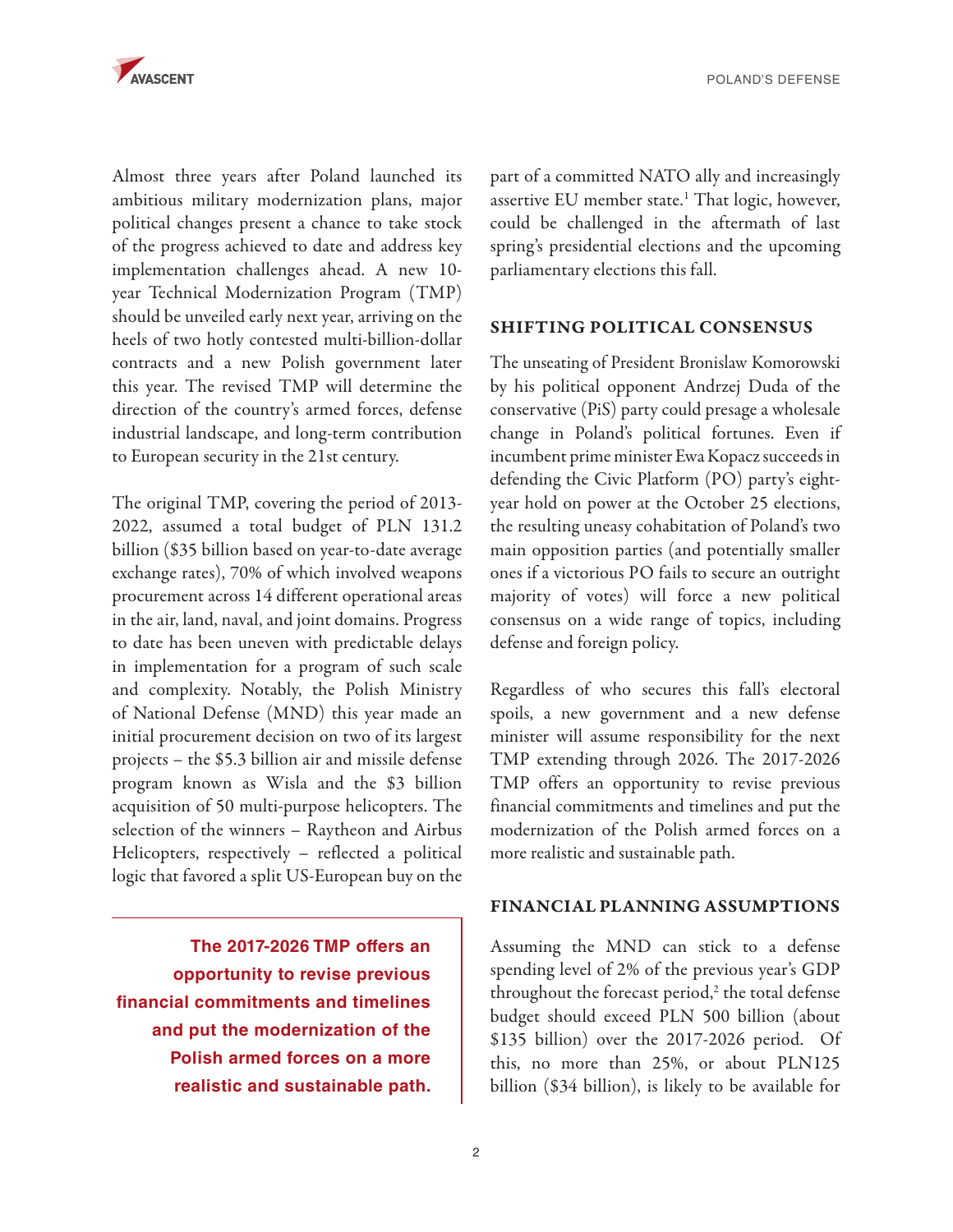



**2017-2026 Technical Modernization Plan**

\* 2015 figures include PLN 5.4 billion (\$1.4 billion) in accumulated liabilities related to the F-16 deal not paid out during 2011-2014

defense investment given competing spending priorities for personnel (increasing number of active forces, reform of the reserve forces) and ongoing operations (including demanding military exercises in view of the continued intense situation in Ukraine). Available procurement funds will have to accommodate accumulated project and payment delays from the previous TMP as well as make room for additional multi-billiondollar procurements, including the replacement of MiG-29 fighter aircraft and Su-22 close air support aircraft. Additional combat helicopters and armored vehicles are also needed.

The rising healthcare and social security costs of a rapidly aging Polish population make additional defense spending growth beyond the committed 2% of GDP unlikely, particularly past 2020. The inevitable funding gap resulting from these competing pressures will force a reevaluation of TMP priorities and the overall scope of the modernization process.

Initiatives aimed at improving the country's deterrent and long-range strike capabilities, such as the Orka submarine and the WR-300 Homar multi-rocket launcher programs, meet critical national security priorities. Cyber security and ISR are also high priorities. Beyond these areas, it is hard to see how Poland's military modernization can be kept on budget and schedule without difficult trade-offs and adjustment in expectations.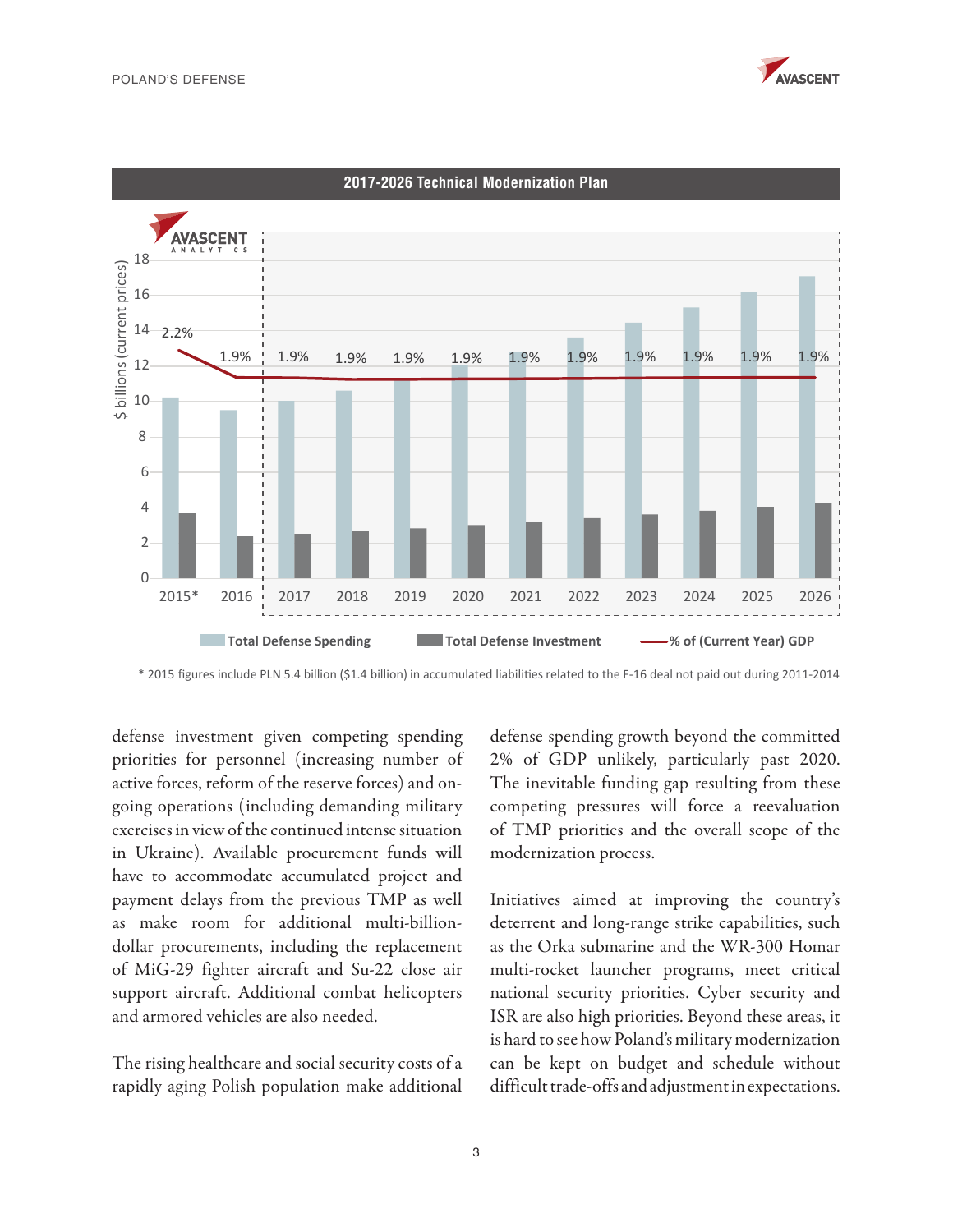

## INDUSTRIAL BASE IMPLICATIONS

Poland's desire to ensure strategic autonomy is closely tied to another key priority: the development of a strong indigenous defense industrial base. The participation of a wide range of Polish companies in the implementation of the TMP is a requirement well understood by foreign providers eager to secure a share of the Polish market. At the center of the government's 'Polonization' efforts is the Polish Armaments Groups (PGZ), a \$1.3-billion national champion created in 2014 through the combination of some 60 mostly state-owned entities under a single roof. As PGZ embarks on its own internal restructuring process, its fate and future evolution – including its ultimate composition and portfolio – will to a large extent be shaped by the next phase of the country's military modernization.

PGZ's ability to secure leading niche positions and new markets will be tested by the 2017-2026 TMP. Without foreign customers and carefully selected strategic alliances – in the form of jointventures, joint R&D, co-development or even a partial merger with some Western partner – PGZ will struggle to survive as a robust and innovative supplier within the global defense market.

**Poland's desire to ensure strategic autonomy is closely tied to another key priority: the development of a strong indigenous defense industrial base.** 

# LOOKING AHEAD

Considering the execution challenges of the previous TMP, Poland's next government has an opportunity to reassess current defense needs and commitments to ensure a feasible execution of the 2017-2026 TMP. This is a time of heightened instability to the East and a broader realization across Europe of the need to address a multitude of threats. It is also a moment that must not be squandered as government spending for the next TMP will probably be the last of its scale given expected pressures on public finances.

<sup>1</sup> See Christina Balis, *Poland's Balancing Act: A Briefing for the Defense Sector*, Avascent White Paper, August 2014.

<sup>2</sup> In late July 2015, departing President Komorowski signed into a law an amended spending bill that envisions allocation of at least 2 percent of the previous year's GDP starting in 2016. The current rate stands at 1.95 percent of the previous year's GDP.